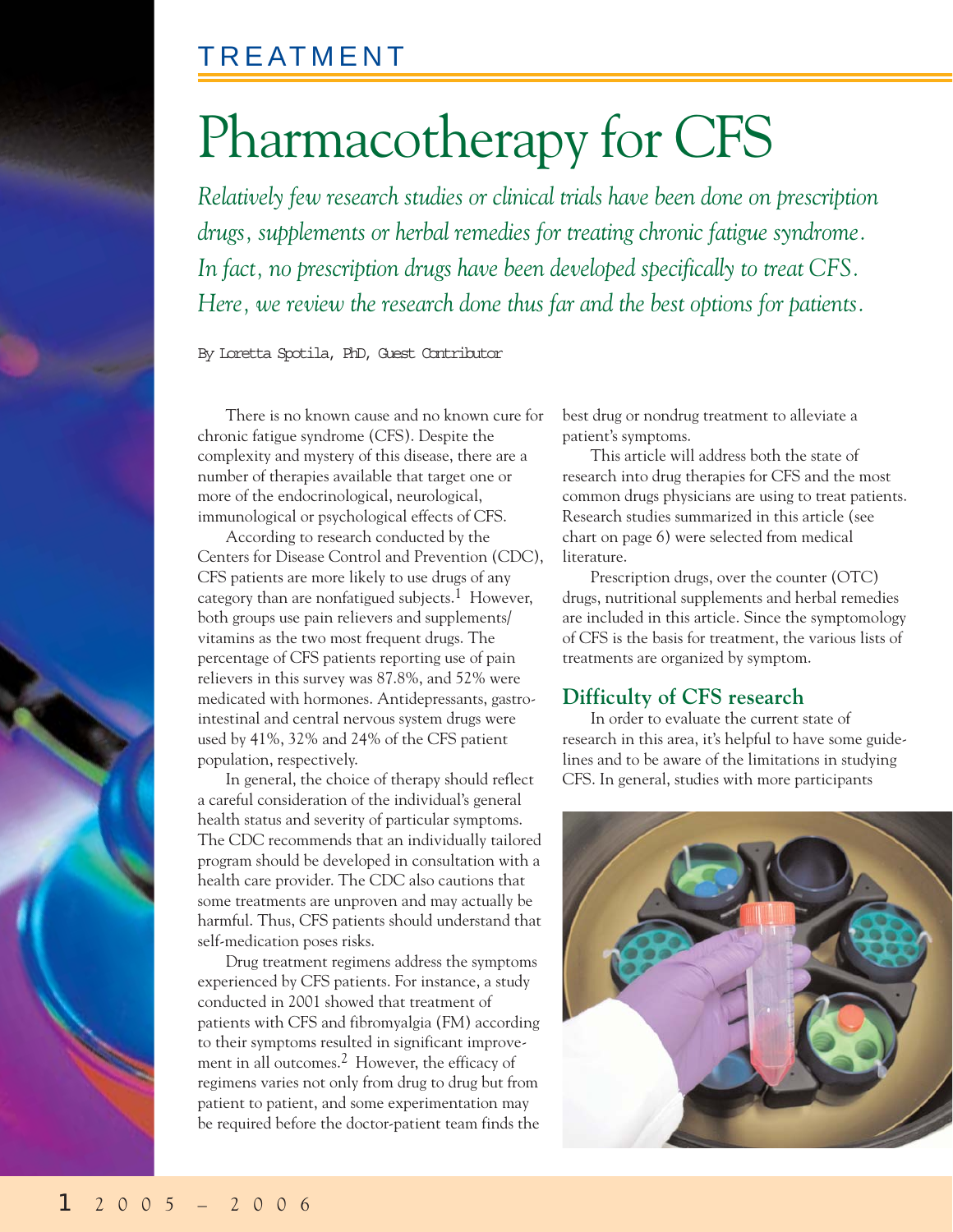produce more reliable results. The most objective type of study is a randomized clinical trial (RCT) in which the study cohort has been selected according to predetermined criteria and has been randomly assigned to receive the study drug or placebo. Other factors that increase the reliability of a study's findings are the use of a crossover double-blinded design and the length of the study. In a controlled clinical trial (CCT), patients aren't necessarily assigned to treatment or placebo on a random basis. A clinical trial (CT) isn't placebo-controlled, and a case study (CS) reports on treatment of only a single patient or several patients.

### **Drugs that treat mood and/or cognition**

*Antidepressants.* There are three classes of antidepressants used to treat mood or cognitive difficulties in CFS patients: selective serotonin reuptake inhibitors (SSRI), serotonin norepinephrine reuptake inhibitors (SNRI) and monomamine oxidase (MAO) inhibitors. Drugs in each class act in different ways and may affect individual patients differently. The only SSRI to be studied in clinical trials in CFS patients is fluoxetine. In one RCT fluoxetine didn't improve any measure of CFS status in depressed or nondepressed patients.3 In another RCT, a comparison of graded exercise with fluoxetine indicated that the latter improved only depression.4 Bupropion is the only SNRI to undergo testing in CFS patients.<sup>5</sup> Although it offered some improvement to the nine patients in the study, the trial was open-label and not controlled for a placebo effect. The remaining SSRIs and SNRIs listed in the chart on page 6 haven't been formally studied in patients with CFS.

The MAO inhibitors that have been tested in CFS patients are moclobimide, nefazodone, selegiline and phenelzine. Two studies of moclobimide had different outcomes: the first conducted in 1997 was a clinical trial with 49 patients of whom 14 were depressed. There was no overall benefit, although 50% of the depressed participants reported dramatic improvement.<sup>6</sup> In a randomized placebocontrolled study conducted in 2000, 51% of those receiving the drug reported improvement characterized as an increase in subjective sense of vigor independent of psychological distress.7 Nefazodone,8,9 selegiline<sup>10</sup> and phenelzine<sup>11</sup> have resulted in modest improvement independent of depressive illness. Clinicians don't use these drugs regularly; moclo-

### **Galantamine Hydrobromide Tested for Sleep and Cognition**

BACKGROUND. Some patients with CFS are noted to have hypoactivity of the hypothalamic-pituitary-adrenal (HPA) axis. One possible explanation is that there is a deficiency of the neurotransmitter acetylcholine, which leads to sleep disturbance and impaired response to stress. Acetylcholine is inactivated by the enzyme acetylcholinesterase, but this inactivation can be inhibited by drugs of the class aceytlcholinesterase inhibitors. Galantamine hydrobromide is one such drug that, in theory, could correct a deficiency in acetylcholine and perhaps increase the activity of the HPA axis.

METHODS. Patients who met the Fukuda criteria for CFS, were 18 to 65 years old and had been ill for less than 7 years were recruited from 35 primary care centers in the United Kingdom, United States, Netherlands, Sweden and Belgium. They were randomly assigned to receive the drug or a placebo, and neither the patient nor the physician knew the treatment assignment. Four different doses of galantamine were administered. The main outcome measured was change in the Clinician Global Assessment Scale, and secondary outcomes included several scales of sleep quality and cognitive function.

RESULTS. A total of 434 patients were recruited and assigned to receive one or four doses of galantamine or placebo. The five groups were well matched for age, gender, country, ethnic origin, weight and height. Clinician Global Impression Scores were measured at 4-week intervals for 16 weeks. The percentage of patients who were very much improved or much improved was not significantly different for each dosage level and placebo at each time point of the trial. Although there were improvements over baseline for several secondary outcomes, none was significantly different from the placebo group.

Although galantamine hydrobromide didn't demonstrate any benefit over placebo in the treatment of patients with CFS, this study was singled out because it's the largest randomized clinical trial of CFS patients. It was well designed and properly carried out.

bimide isn't available in the United States, and nefazadone can cause liver damage.

*Mood stabilizers.* Anticonvulsant and antipsychotic drugs are sometimes prescribed as mood stabilizers. While these drugs have been extensively tested in clinical trials, none has been tested in a clinical trial of CFS.

*Stimulants.* Several stimulants have been the subject of clinical trials in CFS patients. Dexamphetamine,12 modafinil,13,14 and pyridostigmine<sup>15</sup> improved fatigue in one small  $\text{RCT}^{12}$  and three case studies.<sup>13-15</sup> Of note is a large multicenter RCT of the stimulant galantamine hydrobromide that showed no benefit (see sidebar on this page).16 Of these stimulants, only modafinil is sometimes prescribed by physicians to treat their CFS patients, although success has been limited. Lastly, the stimulant atomoxetine, used in the

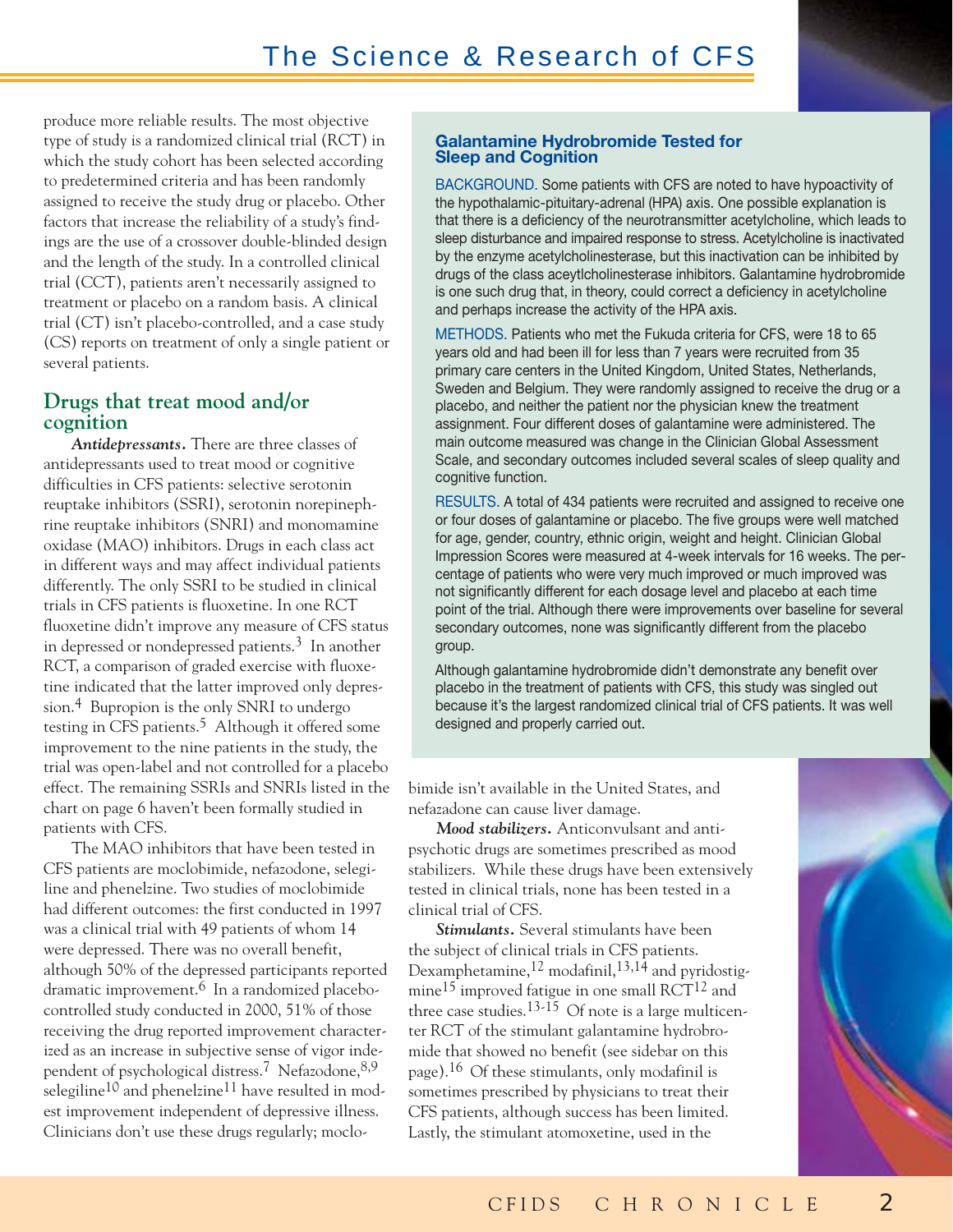| <b>CLASS OF</b><br><b>DRUG</b>                                                                        | <b>DRUG NAME</b><br>(Brand/Generic)                                                                                                                                                  |
|-------------------------------------------------------------------------------------------------------|--------------------------------------------------------------------------------------------------------------------------------------------------------------------------------------|
| Sleep Improvement                                                                                     |                                                                                                                                                                                      |
| Sleep initiators                                                                                      | Xanax (alprazolam)<br>Restoril (temazepam)<br>Klonopin (clonazepam)                                                                                                                  |
| <b>Sleep sustainers</b>                                                                               | Elavil, Endep (amitriptyline)<br>Sinequan (doxepin)<br>Desyrel (trazodone)<br>Remeron (mirtazapine)<br>Zanaflex (tizanidine)<br>Flexeril (cyclobenzaprine)<br>Neurontin (gabapentin) |
| Sleep initiators & sustainers                                                                         | Ambien (zolpidem)<br>Sonata (zaleplon)<br>Lunesta (eszopiclone)<br>ProSom (estazolam)                                                                                                |
| Anticonvulsants                                                                                       |                                                                                                                                                                                      |
| Used in CFS as mood stabilizers<br>or for pain relief and sleep                                       | Lamictal (lamotrigine)<br>Depakote (divalproex sodium)<br>Neurontin (gabapentin)<br>Topamax (topiramate)<br>Lyrica (pregabalin)                                                      |
| Stimulants                                                                                            |                                                                                                                                                                                      |
| Used in CFS for wakefulness<br>and mental acuity                                                      | Provigil (modafinil)<br>Adderall (amphetamine salts)<br>Ritalin (methylphenidate)<br>Strattera (atomoxetine)<br>Xyrem (sodium oxybate)                                               |
| Muscle Relaxants                                                                                      |                                                                                                                                                                                      |
| Used in CFS for pain, sleep                                                                           | Zanaflex (tizanidine)<br>Flexeril (cyclobenzaprine)<br>Skelaxin (metaxalone)<br>Robaxin (methocarbamol)<br>Norflex (orphenadrine)                                                    |
| Antidepressants                                                                                       |                                                                                                                                                                                      |
| <b>SSRI</b> class of antidepressants                                                                  | Prozac (fluoxetine)<br>Zoloft (sertraline)<br>Paxil (paroxetine)<br>Celexa (citalopram)<br>Lexapro (escitalopram)                                                                    |
| SNRI class of antidepressants                                                                         | Effexor (venlafaxine)<br>Cymbalta (duloxetine)<br>Wellbutrin (buproprion)                                                                                                            |
| Tricyclic class of antidepressants<br>Treats multiple symptoms;<br>may help with mood, sleep and pain | Elavil, Endep (amitriptyline)<br>Sinequan (doxepin)<br>Norpramin (desipramine)                                                                                                       |
| Receptor antagonist class<br>of antidepressants                                                       | Desyrel (trazodone)<br>Remeron (mirtazapine)                                                                                                                                         |

### **Medications for Treating CFS**

This chart lists drugs commonly prescribed by physicians for treating CFS patients. It's not intended to be comprehensive, and patients should keep in mind that what works for one patient may not work for them. Physicians and patients may need to systematically try various drug interventions to determine which works best. People with CFS are highly sensitive to medications, so dosages are generally started out at a fraction of the normal dose and then adjusted to levels that are both well-tolerated and therapeutic.

Some drugs act on multiple systems and symptoms. For instance, tricyclic antidepressants may not only improve mood, but may help with sleep and pain. Prescribing such drugs allows the use of fewer medications to address multiple symptoms with minimal side effects.

| Restless Legs Syndrome            |                                                                                                                                     |
|-----------------------------------|-------------------------------------------------------------------------------------------------------------------------------------|
|                                   | Requip (ropinirole)<br>Mirapex (pramipexole)<br>Sinemet (carbidopa-levodopa)                                                        |
| Orthostatic Intolerance           |                                                                                                                                     |
|                                   | Florinef (fludrocortisone)<br>ProAmatine (midodrine)<br>Tenormin (atenolol)                                                         |
| Analgesics (Pain Relief)          |                                                                                                                                     |
| Nonsteroidal<br>anti-inflammatory | Advil/Motrin (ibuprofen)<br>Aleve (naproxen)<br>Mobic (meloxicam)                                                                   |
| Cox II inhibitors                 | Celebrex (celecoxib)                                                                                                                |
| Analgesic                         | Tylenol (acetaminophen)                                                                                                             |
| Short-acting narcotics/opiates    | Darvocet-N (propoxyphene)<br>Various brands containing<br>oxycodone, codeine or<br>hydrocodone                                      |
| Long-acting narcotics/opiates     | MS Contin (morphine sulfate)<br>Kadian (morphine sulfate)<br>Avinza (morphine sulfate)<br>Duragesic (fentanyl<br>transdermal patch) |
| Narcotic-like analgesics          | Ultram (tramadol)<br>Ultracet (tramadol with<br>acetaminophen)                                                                      |
| Topical                           | Lidoderm (lidocaine<br>transdermal patch)                                                                                           |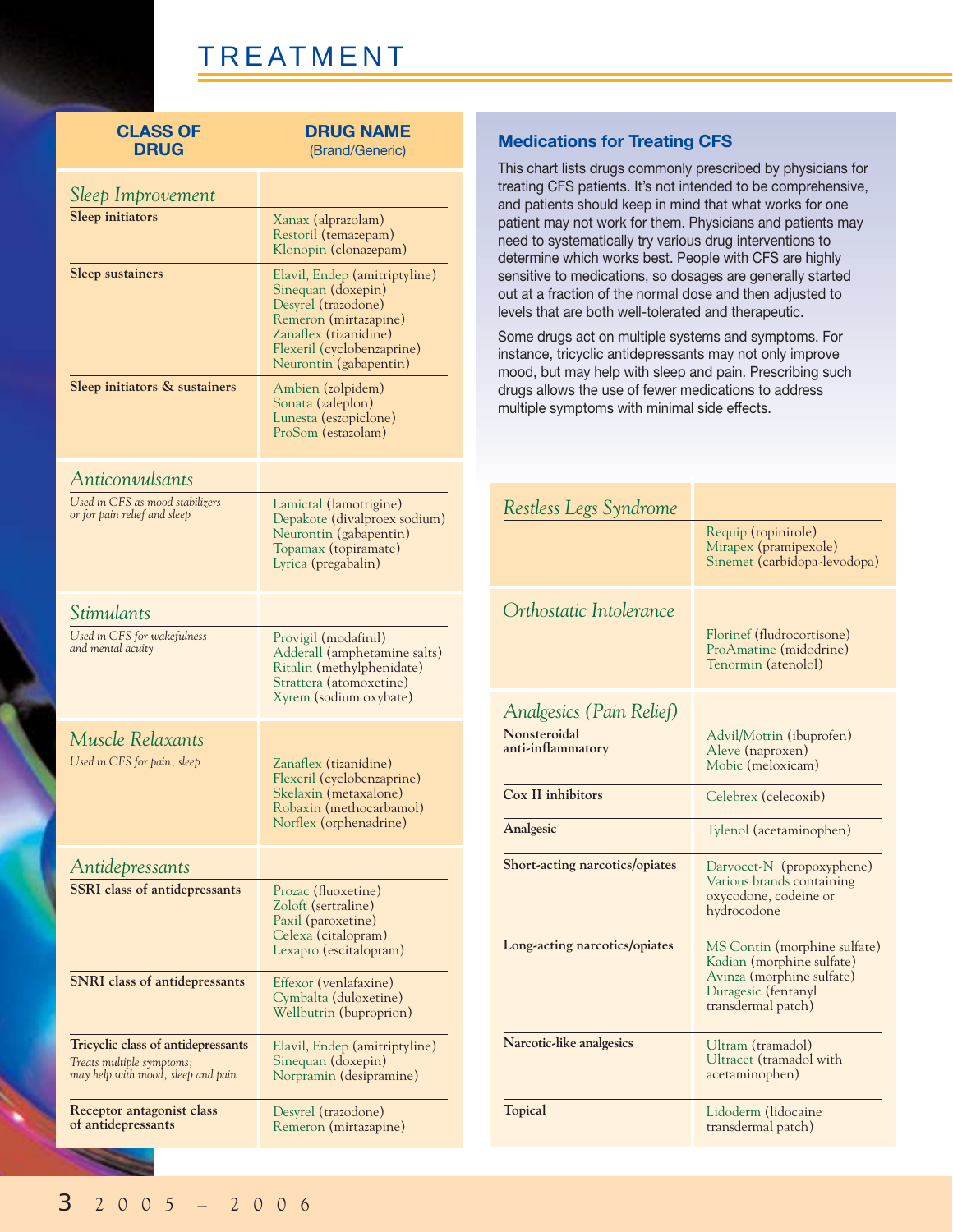## The Science & Research of CFS

treatment of attention deficit disorder, is sometimes used.

*Antiemetics.* Granisetron, tropisetron and ondansetron are usually prescribed for their antinausea and antivomiting effect. They act by inhibiting a specific serotonin receptor called 5-HT3. Although the trials in CFS patients have been limited, early positive results suggest that larger controlled studies may be justified.<sup>17,18</sup> These drugs aren't generally used by most clinicians who treat CFS patients.

### **Drugs that improve sleep**

There have been no clinical trials of sleepinducing or sleep-sustaining drugs in CFS patients. However, many different drugs of this type have been efficacious in clinical trials of other conditions, and thus offer potential benefit to CFS patients.

### **Drugs used to treat pain**

Similar to the therapies for improving sleep, the drugs for alleviating pain haven't been specifically tested in CFS patients. The list is long, and physicians generally start with the mildest pain reliever and progress to more potent ones only if necessary.

### **Drugs used to treat endocrine and neuroendocrine abnormalities**

Several pharmacological trials have been based on data that suggest the hypothalamic-pituitaryadrenal (HPA) axis functioning is reduced in CFS patients. This physiological system is involved in response to stress, and thus corticosteroids and factors that regulate them are targets for investigation.

Orthostatic intolerance (OI) or neurally mediated hypotension (NMH) is one aspect of a disrupted HPA axis. Since the initial demonstration of abnormal tilt table tests in CFS patients, many studies have investigated drugs that mediate blood pressure or adrenal function. In an early study, 9 of 22 patients who were treated for OI responded with nearly complete or complete recovery. Results of more recent studies have been more diverse. Three studies of hydrocortisone treatment have demonstrated favorable results,  $19-21$  but two stud-



Two other drugs that increase blood pressure have been evaluated. Desmopressin in combination with CRH normalizes the HPA response.<sup>26</sup> A case report of midodrine, a stimulant that causes small blood vessels to contract, thus increasing blood pressure, suggested improvement of fatigue.27

Physicians usually start treating OI with increased dietary salt intake and increased fluids. If these aren't successful, then either fludrocortisone or hydrocortisone will be tried.

Melatonin is a hormone secreted by the pineal gland in the brain. It's necessary for regulating sleep/wake cycles, and thus was hypothesized to be helpful for CFS. One clinical study demonstrated improvement of quality of life and physical functioning in patients after treatment.<sup>28</sup> However, a randomized controlled trial failed to show any benefit.29 Levels of growth hormone, secreted by the pituitary gland, were below normal in some patients with CFS. In a small, randomized, placebocontrolled clinical trial of growth hormone therapy, there was no improvement on quality of life ques-

tionnaires for the 12-week study duration.30 Nevertheless, four patients were able to return to work.

### **Immunological and antiviral therapies**

On the theory that CFS is a disease of impaired immunity, several trials have been conducted of gammaglobulin and immunoglobulin, both of which stimulate the immune system. Results have been mixed $31-34$ , but the largest trial using monthly injections of three different doses of immunoglobulin

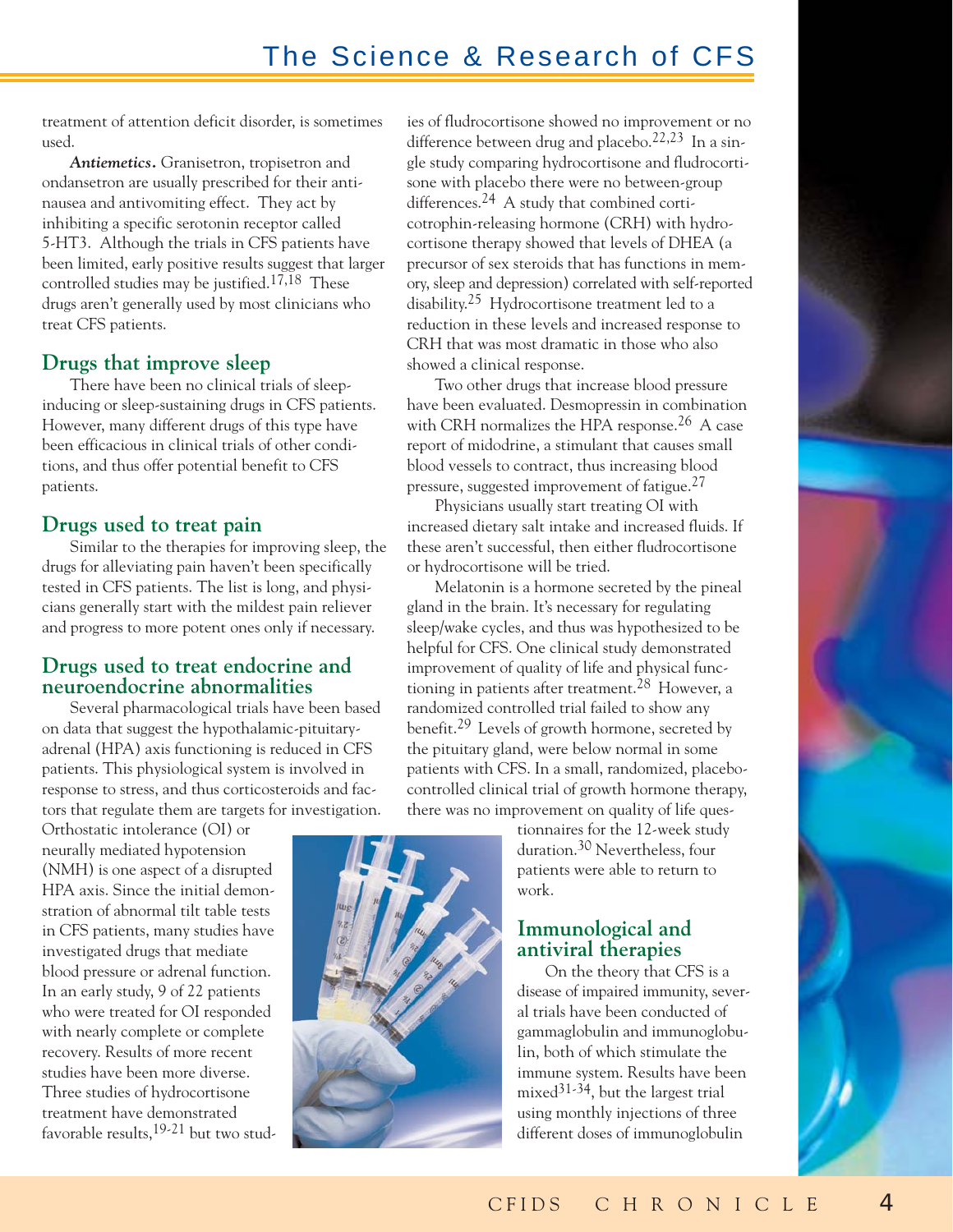## **ON THE FRONTIER 4**

### Two Studies Suggest Oral NADH May Be Helpful in Treating CFS

NADH is important for production of energy by all cells of the body. On the theory that increasing body stores of NADH will increase cellular stores of ATP, two small randomized clinical trials (RCTs) have been conducted.

The first trial<sup>47</sup> followed 26 CFS patients who met the Fukuda criteria and ranged in age from 20 to 70 years. They were selected from referrals or recruited from the Division of Allergy-Immunology at the Georgetown University Medical Center in Washington, D.C. Patients were assigned to receive NADH or a placebo in a randomized, double-blind, crossover protocol that lasted for 12 weeks. For the first 4 weeks patients were given placebo or NADH; the second 4 weeks no study treatment was given; and the last 4 weeks the patients were switched to receive the alternate treatment. Laboratory tests were performed and an in-house clinical well-being questionnaire was administered. A patient was considered improved if she/he demonstrated at least 10% improvement on the questionnaire. Of the CFS patients treated with NADH, 31% improved by at least 10%, whereas only 8% of those treated with placebo reached this level of improvement.

It should be noted that this group of patients had a high incidence of allergies. Nevertheless, the authors concluded that this pilot study should be followed with larger clinical trials.

The second study<sup>48</sup> followed 31 patients in Puerto Rico who were selected on the basis of the Fukuda criteria. They were randomly assigned to receive either NADH or nutritional supplements along with psychological therapy for 24 months. Patients were assessed at 8-month intervals. Twelve patients who received NADH improved dramatically with a statistically significant reduction on their mean symptom score during the first interval. After that, the scores were similar in the placebo and NADH groups.

The authors concluded that a larger study should be conducted.



showed no benefit to any of the self-reported measures or the Karnofsky performance scale.32

Ampligen, a double-stranded RNA with both antiviral and immunomodulatory activities, is still experimental and not generally available. Early reports were positive, and some patients have benefited,35 but the results of large Phase III trials haven't yet been published by the manufacturer, Hemispherx Biopharma. There are reports that the exercise treadmill duration and maximum oxygen utililization improved with Ampligen compared to placebo in the trials.

Terfenadine, a nonsedating antihistamine wasn't effective in one randomized clinical trial.<sup>36</sup> It has been taken off the market because of possibly dangerous side effects when taken with certain cardiac drugs. Alpha-interferon is produced by the immune system during viral infection. Treatment with 2*a*-interferon offered benefit only to the CFS patients who had NK cell dysfunction in a single randomized clinical trial.37

Two studies have evaluated response to injections of Staphylococcus toxoid, an immune system stimulant.<sup>38,39</sup> The larger trial<sup>38</sup> showed that  $65\%$ of the intent-to-treat group responded with improved global ratings and symptom reduction, whereas only 18% of the placebo group did. However, fibromyalgia and CFS patients weren't analyzed separately in this study.

Based on the observation that CFS is often associated with a viral infection at its outset, several antiviral agents have been studied.40-44 Results have been mixed with regard to subjective improvement scores and virus titers. In general, physicians only treat with antivirals or antibiotics if there's clinical evidence of a viral or bacterial infection.

### **Dietary supplements**

Physicians wish to promote good general health in their CFS patients, so a multivitamin is always

recommended. Some physicians also recommend other nutritional supplements such as NADH, high-dose vitamin B12 and essential fatty acids. Other physicians may not recommend such supplements, but are agreeable if the patient wants to use them as long as there is no danger of interfering with other drugs the patient may be taking.



*Essential fatty acids (EFA).* Fish oil, primrose oil and flaxseed oil are rich in EFAs. In 1990 a randomized placebo-controlled clinical trial of highdose EFAs (as fish oil) suggested that patients with postviral fatigue improved in self-assessment questionnaires.45 However, when the same treatment was tested nine years later in patients who adhered to the Oxford Criteria for CFS, there was no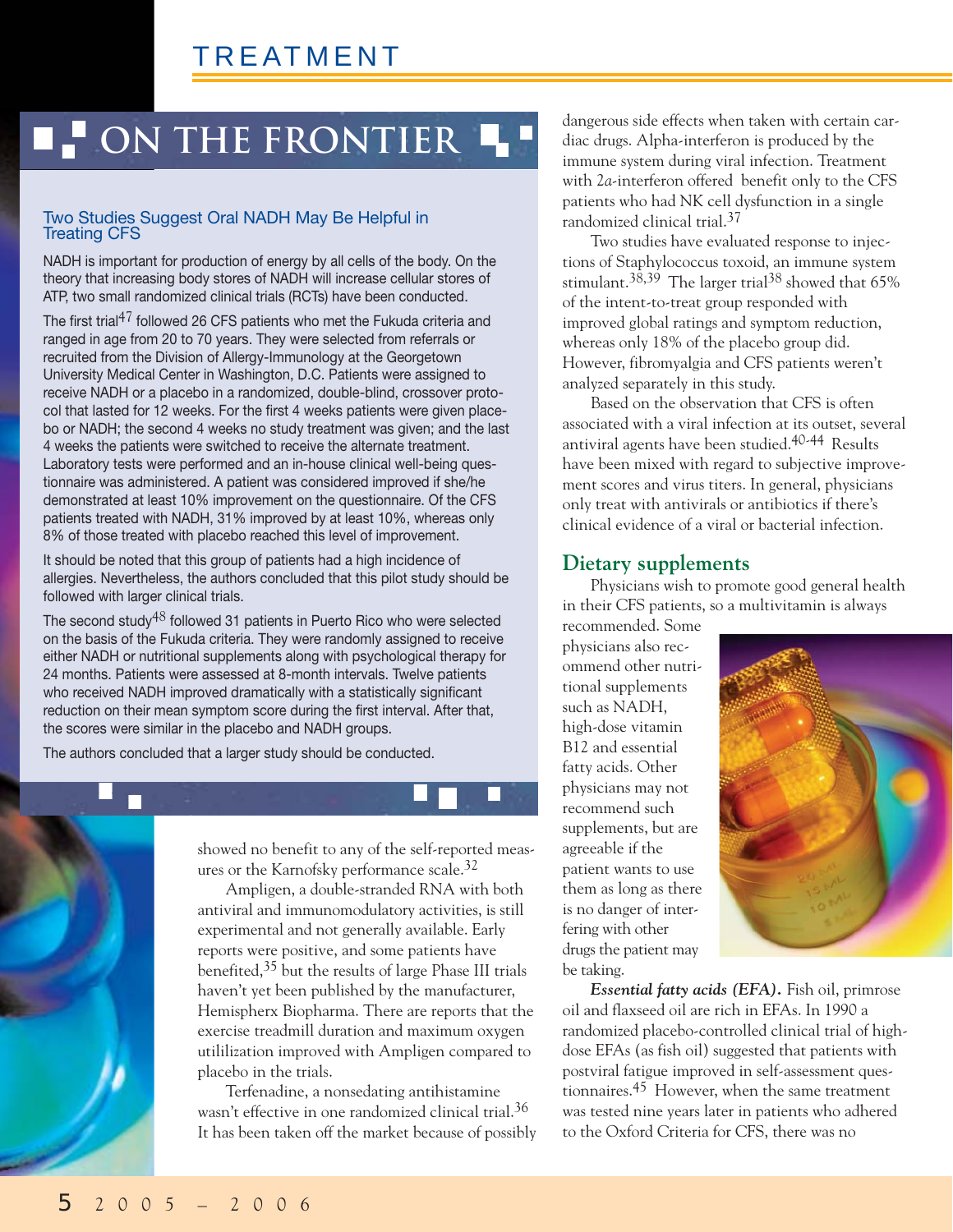## The Science & Research of CFS

| <b>DRUG</b><br>(Brand/Generic)                         | <b>YEAR</b>          | <b>TYPE OF</b><br><b>STUDY</b> | <b>NUMBER OF</b><br><b>SUBJECTS</b> | <b>MAJOR OUTCOME</b>                                                                                                                                                  |  |
|--------------------------------------------------------|----------------------|--------------------------------|-------------------------------------|-----------------------------------------------------------------------------------------------------------------------------------------------------------------------|--|
| Mood/Cognition<br>Prozac (fluoxetine)                  | 1996<br>1998         | <b>RCT</b><br><b>RCT</b>       | 96<br>96                            | No improvement in any dimension of CFS <sup>3</sup><br>Improved only depression <sup>4</sup>                                                                          |  |
| Wellbutrin (bupropion)                                 | 1992                 | Open label                     | 9                                   | Improved Hamilton Depression Rating Scale <sup>5</sup>                                                                                                                |  |
| Manerix (moclobimide)                                  | 2000<br>1997         | <b>RCT</b><br>CT               | 90<br>49                            | Subjective improvement in energy <sup>7</sup><br>Modest overall improvement <sup>6</sup>                                                                              |  |
| Serzone (nefazodone)                                   | 1999<br>1999         | <b>CT</b><br>Case study        | 10<br>$\overline{3}$                | Some improvement in fatigue, sleep, mood <sup>8</sup><br>Improved sleep, pain, NK cell function <sup>9</sup>                                                          |  |
| Carbex (selegiline)                                    | 1998                 | CT                             | 25                                  | Improved mood and reduced fatigue <sup>10</sup>                                                                                                                       |  |
| Dexamphetamine                                         | 2003                 | <b>RCT</b>                     | 20                                  | Improved fatigue severity scale scores <sup>12</sup>                                                                                                                  |  |
| Razadyne (galantamine<br>hydrobromide)                 | 2004                 | <b>RCT</b>                     | 434                                 | No difference between placebo and drug in the<br>Clinical Global Impression Scale <sup>16</sup>                                                                       |  |
| Novoban (tropisetron) and<br>Zofran (ondansetron)      | 2000                 | CT                             | 20                                  | Improved visual analog scales for fatigue <sup>18</sup>                                                                                                               |  |
| Neuroendocrine/Endocrine<br>Florinef (fludrocortisone) | 2001<br>1998         | <b>RCT</b><br><b>RCT</b>       | 100<br>25                           | No difference between groups in Global Wellness <sup>22</sup><br>No improvement in severity, functional measures <sup>23</sup>                                        |  |
| Cortef (hydrocortisone)                                | 2001                 | <b>RCT</b>                     | 64                                  | Increased leptin levels correlated with positive                                                                                                                      |  |
|                                                        | 1999<br>1999         | <b>RCT</b><br><b>RCT</b>       | 32<br>70                            | therapeutic response <sup>19</sup><br>Reduced fatigue and disability <sup>20</sup><br>Higher average Global Wellness score, but adverse<br>side effects <sup>21</sup> |  |
| Hydrocortisone/fludrocortisone                         | 2003                 | <b>RCT</b>                     | 100                                 | No difference in fatigue or well-being <sup>24</sup>                                                                                                                  |  |
| Fludrocortisone and other<br>agents directed at NMH    | 1995                 | Open                           | 23                                  | Complete recovery in 9 patients <sup>64</sup>                                                                                                                         |  |
| CRH/hydrocortisone                                     | 2004                 | CT                             | 32                                  | Improvement in fatigue correlated with increased response of DHEA to $\mathrm{C}\mathrm{R}\mathrm{H}^{25}$                                                            |  |
| ProAmatine (midodrine)                                 | 2004                 | Case study                     | $\mathbf{1}$                        | Reduced fatigue; corrected dysautonomia <sup>27</sup>                                                                                                                 |  |
| Melatonin                                              | 2002<br>2002         | <b>RCT</b><br>СT               | 30<br>38                            | No improvement of symptoms or health measures <sup>29</sup><br>Improved several Quality of Life scores <sup>28</sup>                                                  |  |
| Growth hormone                                         | 1998                 | <b>RCT</b>                     | 20                                  | No Quality of Life improvement <sup>30</sup>                                                                                                                          |  |
| Immunological & Antiviral<br>Gammagobulin              | 1997                 | <b>RCT</b>                     | 71                                  | Functional improvement <sup>31</sup>                                                                                                                                  |  |
| Immunoglobulin                                         | 1997<br>1990<br>1990 | <b>RCT</b><br>CT<br><b>RCT</b> | 99<br>30<br>49                      | No improvement <sup>32</sup><br>No improvement in symptoms or function <sup>33</sup><br>Improvement in physical, immune measures <sup>34</sup>                        |  |
| Ampligen $(Poly(I)-Poly(C))$                           | 1994<br>??           | <b>RCT</b>                     | 92                                  | Increased global performance and cognition scores <sup>35</sup>                                                                                                       |  |
| Staphylococcus toxoid                                  | 2002<br>1998         | <b>RCT</b><br>CT               | 100<br>28                           | Increased responders for symptom reduction <sup>38</sup><br>Improvement in CPRS <sup>39</sup>                                                                         |  |
| Alpha-interferon                                       | 1996                 | <b>RCT</b>                     | 30                                  | Improved QOL in those with NK cell dysfunction <sup>37</sup>                                                                                                          |  |
| Isoprinosine                                           | 2003                 | CT                             | 16                                  | Clinical improvement; increased NK cell activity <sup>44</sup>                                                                                                        |  |
| Zorivax (acyclovir)                                    | 1988                 | CT                             | 27                                  | Subjective improvement; EBV titers unchanged <sup>41</sup>                                                                                                            |  |
| Valtrex (valacyclovir)                                 | 2002                 | Pilot study                    | 25                                  | Improvement in EBV virus titers <sup>42</sup>                                                                                                                         |  |

### **What's Been Studied?**

This chart lists some prescription and nonprescription therapies that have undergone clinical testing in CFS patients. It's not intended to be comprehensive.

|       | $RCT = randomized$<br>clinical trial                                   |  |
|-------|------------------------------------------------------------------------|--|
|       | $CT =$ clinical trial                                                  |  |
| scale | $QOL = Quality of Life$                                                |  |
|       | NMH = neurally medi-<br>ated hypotension                               |  |
|       | $CPRS =$<br>Comprehensive<br>Psychopathological<br><b>Rating Scale</b> |  |
|       |                                                                        |  |
|       |                                                                        |  |
|       |                                                                        |  |
|       |                                                                        |  |
|       |                                                                        |  |
|       |                                                                        |  |

CFIDS CHRONICLE 6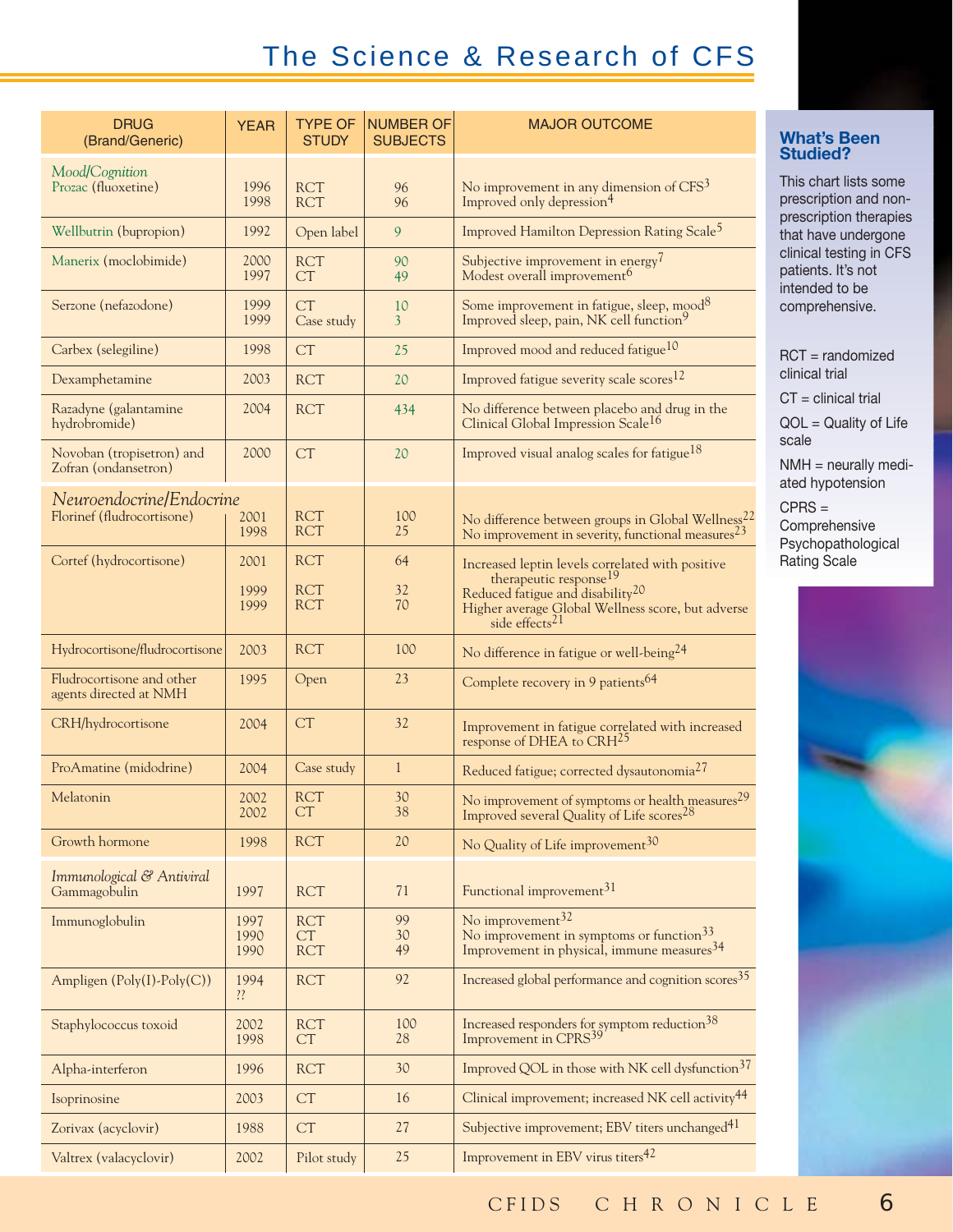significant improvement.<sup>46</sup>

*Energy supplements.* Nicotinamide adenine dinucleotide (NADH) is a coenzyme made from vitamin B2 (niacin). It's necessary for energy metabolism and normal enzyme function. Two randomized, placebo-controlled clinical studies have suggested that this therapy may be helpful in some patients to increase energy or decrease fatigue.47,48 Carnitine is essential for energy production in mitochondria, which are the powerhouses of cells. Several forms of carnitine tested in randomized clinical trials have suggested improvement of symptoms.40,49

*Other nutritional supplements.* Glyconutrients (simple sugars) have been tested *in vitro* on cells from CFS patients.50 Although there was improved cell functioning, the effects on the patients weren't measured. In a Japanese case study, magnesium treatment reduced fatigability and improved daily functioning.51 Two clinical trials reported that magnesium supplementation increased red blood cell magnesium stores,52,53 and patients in a RCT reported improved energy levels and less pain.53

Two supplements, one of magnesium, calcium, B vitamins and vitamin C ("Myers' cocktail")54 and the other of mixed phosphate salts<sup>55</sup> had a positive outcome in two case reports. A single case report of vitamin C infusion suggested increased function,  $56$ but a randomized clinical trial of liver extract offered no improvement over placebo.57

Coenzyme Q10 is a cofactor in many enzymatic reactions and is reported to have antioxidant properties. A single open-label study in 115 fatigued patients, 28 of whom had CFS, reported some improvement in all subjects.<sup>58</sup>

### **Herbal remedies**

Five studies have evaluated five different compounds: bojungikki-tang, Echinacea, ginseng, Kuibitang and aloe vera extract. There are many chemicals in each of these supplements, and it's not known which one may be responsible for the observed effect. Use of these compounds isn't regulated by any drug safety organization, so potential risks are unknown. In effect, each is a mixture of untested pharmacological agents. Although some may be harmless, CFS patients should always consult a health care professional before using them to find out if their physician has any experience with the chosen agent or knows of any potentially harmful interactions with other drugs the patient is taking.

Three studies were performed *in vitro,* that is using cells from CFS patients.<sup>59-61</sup> Consequently,

the effects of these agents on the patient aren't known. However, the results were positive and may foster clinical trials. When Siberian ginseng was tested in a randomized placebocontrolled clinical trial of 96 subjects, patients with moderate fatigue and patients with fatigue of five years



or less duration experienced some improvement.62 The selection of study subjects was based on the requirement of having fatigue that had lasted more than six months, and 70% of subjects were classified as having a CFS-like illness, not CFS. In another study, 50 subjects were evaluated after they had selfselected various aloe vera and vegetable/fruit containing extracts.<sup>63</sup> The subjects noted reduction of symptom severity.

#### **Summary**

It's apparent that the number of clinical studies of prescription and nonprescription drugs in patients with CFS is small. Nevertheless, because the symptomatology of CFS shares aspects with other diseases, the number of drugs in the physicians' armamentarium is large. Clinical trials of these drugs have shown their efficacy in treating particular symptoms, and this is the basis upon which the physician builds an individualized treatment regimen.

As one study aptly states: "The pursuit of symptom relief in the absence of supportive clinical trials is a strong indication of the desire of CFS patients to improve or to alleviate their symptoms and should serve as impetus for further research into the origins, consequences and treatment of fatiguing illnesses."1 ■

This is an online bonus to the 2005/2006 special issue of the CFIDS Chronicle, the Science & Research of CFS. Copies of this 65-page special issue can be ordered (while supplies last). 704-365-2343 or www.cfids.org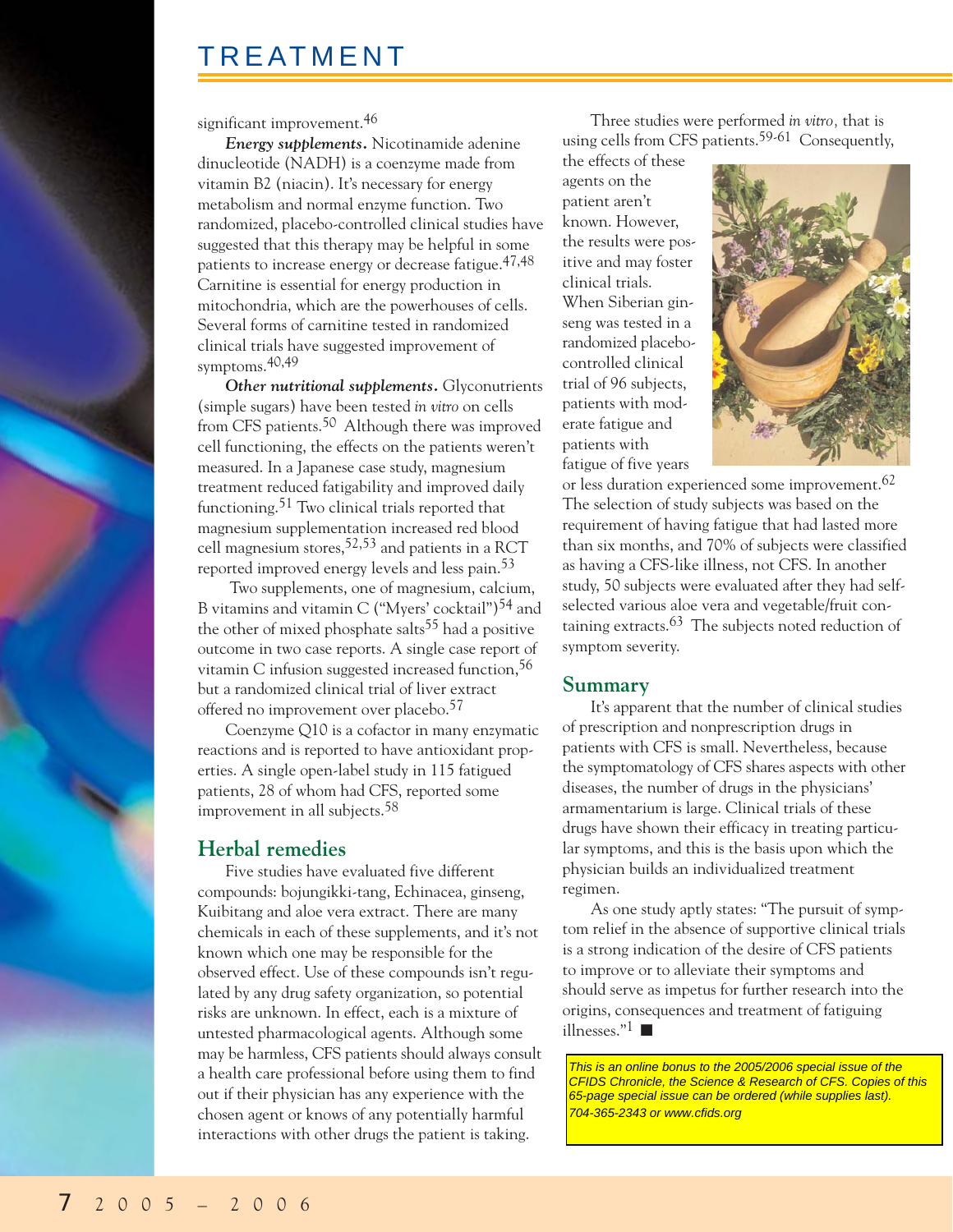### **References**

- 1. Jones JF, Nisenbaum R, Reeves WC. Medication use by persons with chronic fatigue syndrome: results of a randomized telephone survey in Wichita, Kansas. *Health and Quality of Life Outcomes.* 2003;1(74):1-6.
- 2. Teitelbaum ME, Bird B, Greenfield RM, Weiss A, Muenz L, Gould L. Effective treatment of chronic fatigue syndrome and fibromyalgia-a randomized, double-blind, placebo-controlled, intent-to-treat study. *J Chronic Fatigue Syndrome.* 2001;8(2):3-28.
- 3. Vercoulen JH, Swanink CM, Zitman FG, et al. Randomised, double-blind, placebo-cotrolled study of fluoxetine in chronic fatigue syndrome. *Lancet.* 1996;347(9005):858-861.
- 4. Wearden AJ, Morriss RK, Mullis R, et al. Randomised, double-blind, placebo-controlled treatment trial of fluoxetine and graded exercise for chronic fatigue syndrome. *Br J Psychiatry.* 1998;172:485-490.
- 5. Goodnick PJ, Sandoval R, Brickman A, Klimas NG. Bupropion treatment of fluoxetine-resistant chronic fatigue syndrome. *Biol Psychiatry.* 1992;32(9):834-838.
- 6. White P, Cleary K. An open study of the efficacy and adverse effects of moclobemide in patients with chronic fatigue syndrome. *Int Clin Psychopharmacol.* 1997;12(1):47-52.
- 7. Hickie I, Wilson A, Wright M, Bennett B, Wakefield D, Lloyd A. A randomized, double-blind placebo-controlled trial of moclobemide in patients with chronic fatigue syndrome. *J Clin Psychiatry.* 2000;61(9):643- 648.
- 8. Hickie I. Nefazodone for patients with chronic fatigue syndrome. *Aust N Z J Psychiatry.* 1999;33(2):278-280.
- 9. Goodnick PJ, Jorge CM. Treatment of chronic fatigue syndrome with nefazodone. *Am J Psychiatry.* 1999;135(5):797-798.
- 10.Natelson B, Cheu J, Hill N, et al. Single-blind, placebo phase-in trial of two escalating doses of selegiline in the chronic fatigue syndrome. *Neuropsychobiology.* 1998;37(3):150-154.
- 11.Natelson B, Cheu J, Pareja J, Ellis SP, Policastro T, Findley TW. Randomized, double blind, controlled placebo-phase in trial of low phenelzine in the chronic fatigue syndrome. *Psychopharmacology* (Berl). 1996;124(3):226-230.
- 12.Olson LG, Ambrogetti A, Sutherland DC. A pilot randomized controlled trial of dexamphetamine in patients with chronic fatigue syndrome. *Psychosomatics.* 2003;44(1):38-43.
- 13.Bobo WV, Hall WC. On chronic fatigue syndrome. *Am J Psychiatry.* 2004;161(6):1132-1133.
- 14.Turkington D, Hedwat D, Rider I, H YA. Recovery from chronic fatigue syndrome with modafinil. *Hum Psychopharmacol.* 2004;19(1):63-64.
- 15.Kawamura Y, Kihara M, Nishimoto K, Taki M. Efficacy of a half dose of oral pyridostigmine in the treatment of chronic fatigue syndrome: three case reports. *Pathophysiology.* 2003;9:189-194.
- 16.Blacker CV, Greenwood DT, Wesnes KA, et al. Effect of galantamine hydrobromide in chronic fatigue syndrome: a randomized controlled trial. *JAMA.* 2004; 292(10):1195-1204.
- 17.The GK, Prins J, Bleijenberg G, van der Meer JW. The effect of granisetron, a 5-HT3 receptor antagonist, in the treatment of chronic fatigue syndrome patients--a pilot study. *Neth J Med.* 2003;61(9):285- 286.
- 18.Spath M, Welzel D, Farber L. Treatment of chronic fatigue syndrome with 5-HT3 receptor antagonistspreliminary results. *Scand J Rheumatol Suppl.* 2000;113:72-77.
- 19.Cleare AJ, O'Keane V, Miell JP. Plasma leptin in chronic fatigue syndrome and a placebo-controlled study ofthe effects of low-dose hydrocortisone on leptin secretion. *Clin Endocrinol* (Oxf). 2001;55(1): 113-119.
- 20.Cleare AJ, Heap E, Malhi GS, Wessely S, O'Keane V, Miell JP. Low-dose hydrocortisone for chronic fatigue syndrome: a randomised crossover trial. *Lancet.* 1999;353(9151):455-458.
- 21.McKenzie R, O'Fallon A, Dale J, et al. Low-dose hydrocortisone for treatment of chronic fatigue syndrome: a randomized controlled trial. *JAMA.* 1998;280(12):1061-1066.
- 22.Rowe PC, Calkins H, DeBusk K, et al. Fludrocortisone acetate to treat neurally mediated hypotension in chronic fatigue syndrome: a randomized controlled trial. *JAMA.* 2001;285(1):52-59.
- 23.Peterson PK, Pheley A, Schroeppel J, et al. A preliminary placebo-controlled crossover trial of fludrocortisone for chronic fatigue syndrome. *Arch Intern Med.* 1998;158(8):908-914.
- 24.Blockmans D, Persoons P, Van Houdenhove B, Lejeune M, Bobbaers H. Combination therapy with hydrocortisone and fludrocortisone does not improve symptoms in chronic fatigue syndrome: a randomized, placebo-controlled, double-blind, crossover study. *Am J Med.* 2003;114(9):736-741.
- 25.Cleare AJ, O'Keane V, Miell JP. Levels of DHEA and DHEAS and responses to CRH stimulation and hydrocortisone treatment in chronic fatigue syndrome. *Psychoneuroendocringology.* 2004;29(6): 724-732.
- 26.Scott LV, Medbak S, Dinan TG. Desmopressin augments pituitary-adrenal responsivity to corticotropinreleasing hormone in subjects with chronic fatigue syndrome and in healthy volunteers. *Biol Psychiatry.* 1999;45(11):1447-1454.
- 27.Naschitz J, Dreyfuss D, Yeshurun D, Rosner I. Midodrine treatment for chronic fatigue syndrome. *Postgrad Med J.* 2004;80(942):230-232.
- 28.Smits MG, Van Rooy R, Nagtegaal JE. Influence of melatonin on quality of life in patients with chronic fatigue and late melatonin onset. *J Chronic Fatigue Syndrome.* 2002;10(3/4):25-32.
- 29.Williams G, Waterhouse J, Mugarza J, Minors D, Hayden K. Therapy of circadian rhythm disorders in chronic fatigue syndrome: no symptomtic improvement with mealtonin or phototherapy. *Eur J Clin Invest.* 2002;32(11):831-837.
- 30.Moorkens G, Whnants H, Abs R. Effect of growth hormone treatment in patients with chronic fatigue syndrome: a preliminary study. *Growth Horm IGF Res.* 1998;8(Suppl B):131-133.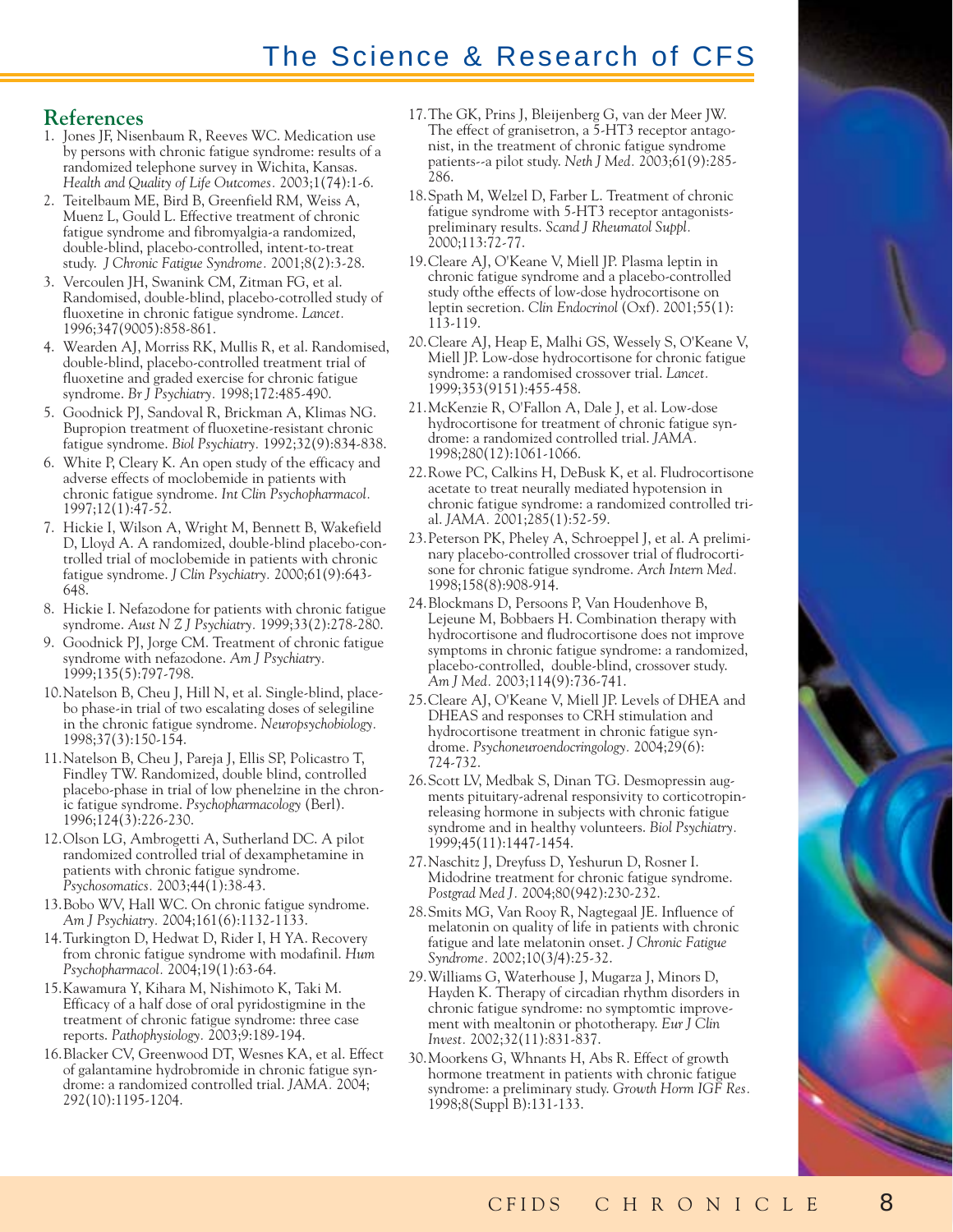- 31.Rowe KS. Double-blind randomized controlled trial to assess the efficacy of intravenous gammaglobulin for the management of chronic fatigue syndrome in adolescents. *J Psychiatr Res.* 1997;31(1):133-147.
- 32.Vollmer-Conna U, Hickie I, Hadzi-Pavlovic D, et al. Intravenous immunoglobulin is ineffective in the treatment of patients with chronic fatigue syndrome. 103. 1997;1(38-43).
- 33.Peterson PK, Shepard J, Macres M, et al. A controlled trial of intravenous immunoglobulin G in chronic fatigue syndrome. *Am J Med.* 1990;89(5):554-560.
- 34.Lloyd A, Hickie I, Wakefield D, Boughton C, Dwyer J. A double-blind, placebo-controlled trial of intravenous immunoglobulin therapy in patients with chronic fatigue syndrome. *Am J Med.* 1990;89(5): 561-568.
- 35.Strayer DR, Carter WA, Brodsky K, et al. A controlled clinical trial with a specifically configured RNA drug, poly(I).poly(C12U), in chronic fatigue syndrome. *Clin Infect Dis.* 1994;18(Suppl 1):S88-S95.
- 36.Steinberg P, McNutt BE, Marshall P, et al. Doubleblind placebo-controlled study of the efficacy of oral terfenadine in the treatment of chronic fatigue syndrome. *J Allery Clin Immunol.* 1996;97(1 Pt 1): 119-126.
- 37.See DM, Tilles JG. Alpha-Interferon treatment of patients with chronic fatigue syndrome. *Immunol Invest.* 1996;25(1-2):153-164.
- 38.Zachrisson O, Regland B, Jahreskog M, Jonsson M, Kron M, Gottfries CG. Treatment with staphylococcus toxoid in fibromyalgia/chronic fatigue syndrome: a randomized controlled trial. *Eur J Pain.* 2002;6(6): 455-466.
- 39.Andersson M, Bagby JR, Dyrehag L, Gottfries C. Effects of staphylococcus toxoid vaccine on pain and fatigue in patients with fibromyalgia/chronic fatigue syndrome. *Eur J Pain.* 1998;2(2):133-142ß.
- 40.Plioplys AV, S P. Amantadine and L-carnitine treatment of Chronic Fatigue Syndrome. *Neuropsychobiology.* 1997;35(1):16-23.
- 41.Straus SE, Dale JK, Tobi M, et al. Acyclovir treatment of the chronic fatigue syndrome. Lack of efficacy in a placebo-controlled trial. *N Eng J Med.* 1988;319(26): 1692-1698.
- 42.Lerner AM, Beqaj SH, Deeter RG, et al. A six-month trial of valacyclovir in the Epstein-Barr virus subset of chronic fatigue syndrome: improvement in left ventricular function. *Drugs Today.* 2002;38(8):549-561.
- 43.Lerner AM, Zervos M, Chang CH, et al. A small, randomized, placebo-controlled trial of the use of antiviral therapy for patients with chronic fatigue syndrome. *Clin Infect Dis.* 2001;32(11):1657-1658.
- 44.Diaz-Mitoma F, Turgonyi E, Kumar A, Larocque L, Hyde BM. Clinical improvement in chronic fatigue syndrome is associated with enhanced natural killer cell-mediated bytotoxicity: the results of a pilot study with Isoprinosine. *Journal of Chronic Fatigue Syndrome.* 2003;11(2):71-95.
- 45.Behan PO, Behan WM, Horrobin D. Effect of high doses of essential fatty acids on the postviral fatigue syndrome. *Acta Neurol Scand.* 1990;82(3):206-216.
- 46.Warren G, McKendrick M, Peet M. The role of essential fatty acids in chronic fatigue syndrome. A case-

controlled study of red-cell membrane essential fatty acids (EFA) and a placebo-controlled treatment study with high dose EFA. *Acta Neurol Scand.* 1999; 99(2):112-116.

- 47.Forsyth LM, Preuss HG, MacDowell AL, Chiazze L, Birkmayer GD, Bellanti JA. Therapeutic effects of oral NADH on the symptoms of patients with chronic fatigue syndrome. *Ann Allergy Asthma Immunol.* 1999;82(2):185-191.
- 48.Santaella ML, Font I, Disdier OM. Comparison of oral nicotinamide adenine dinucleotide (NADH) versus conventional therapy for chronic fatigue syndrome. *P R Health Sci J.* 2004;23(2):89-93.
- 49.Vermeulen RC, Scholte HR. Exploratory open label, randomized study of acetyl- and propionylcarnitine in chronic fatigue syndrome. *Psychosom Med.* 2004; 66(2):276-282.
- 50.See DM, Cimoch P, Chou S, Chang J, Tilles J. The in vitro immunomodulatory effects of glyconutrients on peripheral blood mononuclear cells of patients with chronic fatigue syndrome. *Integ Physiol Behav Sci.* 1998;33(3):280-287.
- 51.Takahashi H, Imai K, Katanuma A, et al. A case of chronic fatigue syndrome who showed a beneficial effect by intravenous administration of magnesium sulfate. *Arerugi.* 1992;41(11):1605-1610.
- 52.Manuel y Keenoy B, Moorkens G, Vertommen J, Noe M, Neve J, De Leeuw I. Magnesium status and parameters of the oxidant-antioxidant balance in patients with chronic fatigue: effects of supplementation with magnesium. *J Am Coll Nutr.* 2000;19(3):374-382.
- 53.Cox IM, Campbell MJ, Dowson D. Red blood cell magnesium and chronic fatigue syndrome. *Lancet.* 1991;337(8744):757-760.
- 54.Gaby AR. Intravenous nutrient therapy: the "Myers' cocktail." *Altern Med Rev.* 2002;7(5):389-403.
- 55.Geraghty J. Homeopathic treatment of Chronic Fatigue Syndrome: three case studies using Jan Scholten's methodology. *Homeopathy.* 2002;91(2):99- 105.
- 56.Kodama M, Kodama T, Murakami M. The value of dehydroepiandrosterone-annexed vitamin C infusion treatment in the clinical control of chronic fatigue syndrome (CFS). I. A pilot study of the new vitamin C infusion treatment with a volunteer CFS patient. *In Vivo.* 1996;10(6):575-584.
- 57.Kaslow J, Rucker L, Onishi R. Liver extract-folic acidcyanocobalamin vs placebo for chronic fatigue syndrome. *Arch Intern Med.* 1989;149(11):2501-2503.
- 58.Langsjoen PH, Langsjoen PH, K F. Isolated diastolic dysfunction of the myocardium and its reponse to CoQ10 treatment. *Clin Investig.* 1993;71(8 Supple): S140-144.
- 59.Shin HY, An NH, Cha YJ, et al. Effect of Kuibitang on lipopolysaccharide-induced cytokine production in peripheral blood mononuclear cells of chronic fatigue syndrome patients. *J Ethnopharmacol.* 2004;90(2- 3):253-259.
- 60.Shin HY, Shin CH, Shin TY, Lee EJ, Kim HM. Effect of bojungikki-tang on lipopolysaccharide-induced cytokine production from peripheral blood mononuclear cells or chronis fatigue syndrome patients. *Immunopharmacol Immunotoxico.* 2003;25(4):491-501.